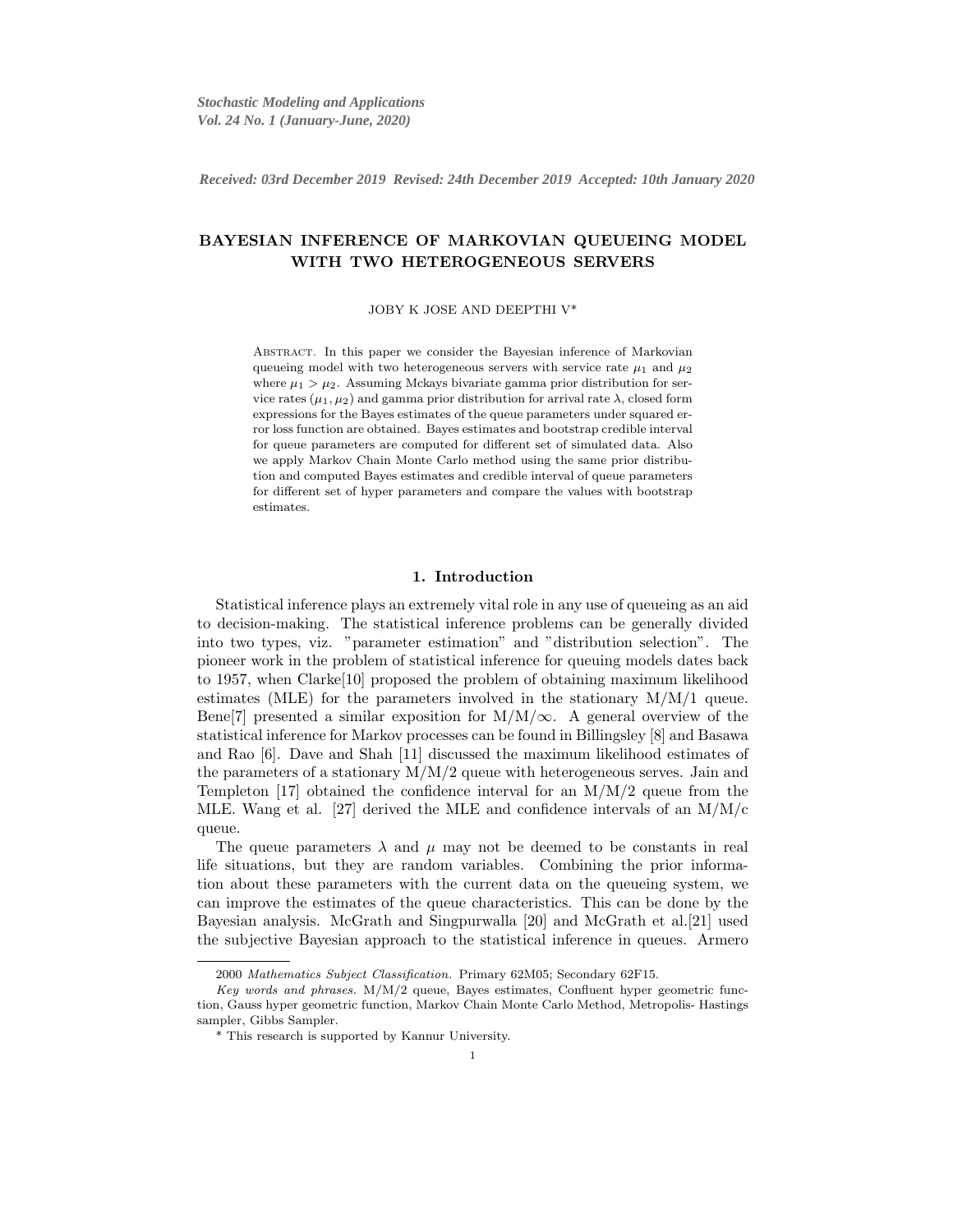and Bayarri [2] developed the Bayesian prediction on M/M/1 queue. Armero and Conesa [4] studied Bayesian inference and prediction for Markovian queues with bulk arrivals. David et al.[12] described Bayesian inference and prediction for some  $M/G/1$  queueing models. Choudhury and Borthakur [9] also discussed the Bayesian inference for an  $M/M/1$  queue in detail using system size data. Mukharjee and Chowdhury [23] derived the Bayes estimates of traffic intensity and measures of effectiveness using beta distribution as prior. Jose and Manoharan [18] obtained the Bayes estimate of queue parameters using bivariate prior distribution for  $\lambda$  and  $\mu$  with order restriction  $\lambda < \mu$ .

The Bayesian estimation of Markovian queueing system with heterogeneous servers has not been addressed in literture. In this paper we discuss Bayesian estimation of  $M/M/2$  queueing model with two heterogeneous servers. That is we have a two-server queue under the assumption of Poisson arrivals with rate  $\lambda$ and exponentially distributed service times with different service rates  $\mu_i$  (i= 1, 2) for each of the two servers. The service rates are such that  $\mu_1 > \mu_2$ . Thus,  $\mu_1$ corresponds to the faster server and  $\mu_2$  to the slower server. An arriving customer finding both servers free, chooses for his service the faster one. Mckay's bivariate gamma distribution [22] satisfying the order restriction  $\mu_1 > \mu_2$ , as the joint prior distribution for  $\mu_1$  and  $\mu_2$  and gamma distribution as the prior for  $\lambda$ .

This paper is organized as follows. In section 2, we obtain the posterior joint and marginal distribution of queue parameters. Bayes estimates of queue characteristics under squared error loss function and its numerical analysis are also obtained in section 2. In section 3 , we apply Markov Chain Monte Carlo method to obtain Bayes estimates of queue parameters.

In the derivation of posterior marginal distribution of  $\lambda$ ,  $\mu_1$ ,  $\mu_2$  and the Bayes estimates of  $\lambda$ ,  $\mu_1$  and  $\mu_2$ , we use various results on special functions such as confluent hyper geometric function and Gauss hyper geometric function. Confluent hyper geometric function is defined as

$$
F(a; b; x) = \sum_{k=0}^{\infty} \frac{(a)_k x^k}{(b)_k k!}
$$
 (1.1)

and the Gauss hyper geometric function is defined as

$$
G(a, b; c; x) = \sum_{k=0}^{\infty} \frac{(a)_k (b)_k}{(c)_k} \frac{x^k}{k!} ,
$$
 (1.2)

where  $(a)_k = a(a+1)(a+2)...(a+k-1)$  denotes the ascending factorial.

## 2. Bayesian Inference

Consider a stationary  $M/M/2$  queue with heterogeneous servers. The mean arrival rate is  $\lambda$  and mean service rates are  $\mu_1$  and  $\mu_2$ , where  $\mu_1 > \mu_2$  and the traffic intensity is  $\rho = \frac{\lambda}{\mu_1 + \mu_2}$ . The steady state condition for the queue is  $\lambda < \mu_1 + \mu_2$ . Here we assume that customers wait in a line in order of their arrival and those arriving when both servers are idle go to the faster one for service. Otherwise, they enter service in the order of their arrival as and when servers become free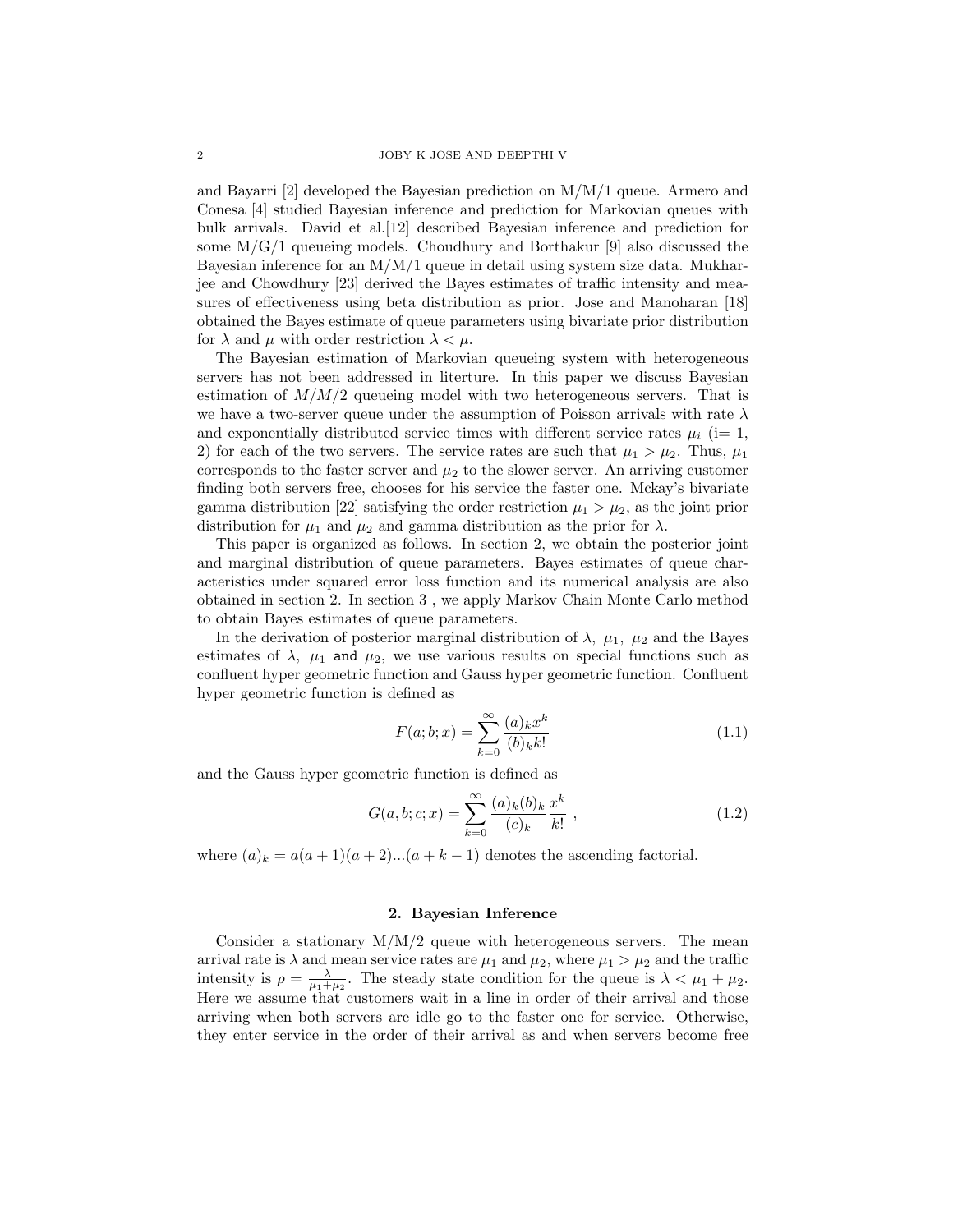i.e. the queue is in front of the faster server. Assume that the queue begins operation with  $n_0$  customers present and the queue is being observed for a fixed amount of time T, where T is sufficiently large enough to give adequate number of observations. Suppose that during T, there are  $n_a$  number of arrivals to the queue and  $n_d$  number of departures from the queue.

When the queue is empty, the servers of an  $M/M/2$  queue is idle and the amount of time during which both the servers are idle is  $T_e$ . If there is one customer in the queue, only the faster server is busy.  $T_{fb}$  denotes the time during which only one customer in the queue. When there are more than one customers in the queue then both the servers are busy and the amount of time during which both the servers are busy is denoted by  $T_{sb}$ . If both the servers are busy, the queue is empty and  $n_c$ be the number of arrivals to an empty queue. When the faster server is busy, then the queue is said to be partially busy and the number of arrivals to a partially busy queue is denoted by  $n_{fu}$ . The number of departures from a partially busy queue is denoted as  $n_{fd}$ . The number of arrivals to a completely busy queue is  $n_{su}$  and the number of departures from a partially busy queue is  $n_{sd}$ . Then we have

$$
T = T_e + T_{fb} + T_{sb} \tag{2.1}
$$

$$
n_a = n_e + n_{fu} + n_{su} \tag{2.2}
$$

$$
n_d = n_{sd} + n_{fd} \tag{2.3}
$$

The corresponding likelihood function is made up of the following four basic components: The probability that there are initial  $n_0$  customers in the system,  $p(n_0)$ ,  $n_0 \geq 2$ . The probability density function of  $n_e$  arrivals occurring during time  $T_e$  is given by  $p_1 = \lambda^{n_e} e^{-\lambda Te}$ . The probability density function of  $n_{fu}$  arrivals occurring and  $n_{fd}$  departures occurring during  $T_{fb}$  is given by  $p_2 = \lambda^{n_{fu}} e^{-\lambda T_{fb}} \mu_1^{n_{fd}} e^{-\mu_1 T_{fb}}$ . The probability density function of  $n_{su}$  arrivals occurring and  $n_{sd}$  departures occurring during time  $T_{sb}$  is given by  $p_3 = \lambda^{n_{su}} e^{-\lambda T_{sb}} (\mu_1 + \mu_2)^{n_{sd}} e^{-(\mu_1 + \mu_2)T_{sb}}$ .

Combining the respective components, the corresponding likelihood function becomes

$$
L(\lambda, \mu_1, \mu_2) = \lambda^{n_a} e^{-\lambda T} e^{-\mu_1 T_{fb}} \mu_1^{n_{fd}} (\mu_1 + \mu_2)^{n_{sd}} e^{-(\mu_1 + \mu_2) T_{sb}} p(n_0)
$$
(2.4)

Under Bayesian setup the assumption  $\mu_1 > \mu_2$  of M/M/2 queueing system with heterogeneous servers is incorporated by using Mckay's bivariate gamma distribution as the joint prior for  $\mu_1$  and  $\mu_2$ , which is given by

$$
\pi_1(\mu_1, \mu_2) = \frac{c^{\alpha + \gamma}}{\Gamma \alpha \Gamma \gamma} \mu_2^{\alpha - 1} (\mu_1 - \mu_2)^{\gamma - 1} e^{-c\mu_2}, 0 < \mu_2 < \mu_1 < \infty, \alpha > 0, \gamma > 0
$$
\n(2.5)

We use gamma distribution as the prior distribution for arrival rate  $\lambda$  with probability density function

$$
\pi_2(\lambda) = \frac{m^p}{\Gamma p} e^{-m\lambda} \lambda^{p-1}, \lambda > 0, m > 0, p > 0.
$$
 (2.6)

Hence the joint prior distribution of  $\lambda, \mu_1$  and  $\mu_2$  is

$$
\pi(\lambda, \mu_1, \mu_2) = \pi_1(\mu_1, \mu_2) \pi_2(\lambda)
$$
  
= 
$$
\frac{c^{\alpha + \gamma}}{\Gamma \alpha \Gamma \gamma} \mu_2^{\alpha - 1} (\mu_1 - \mu_2)^{\gamma - 1} e^{-c\mu_2} \frac{m^p}{\Gamma p} e^{-m\lambda} \lambda^{p-1}
$$
 (2.7)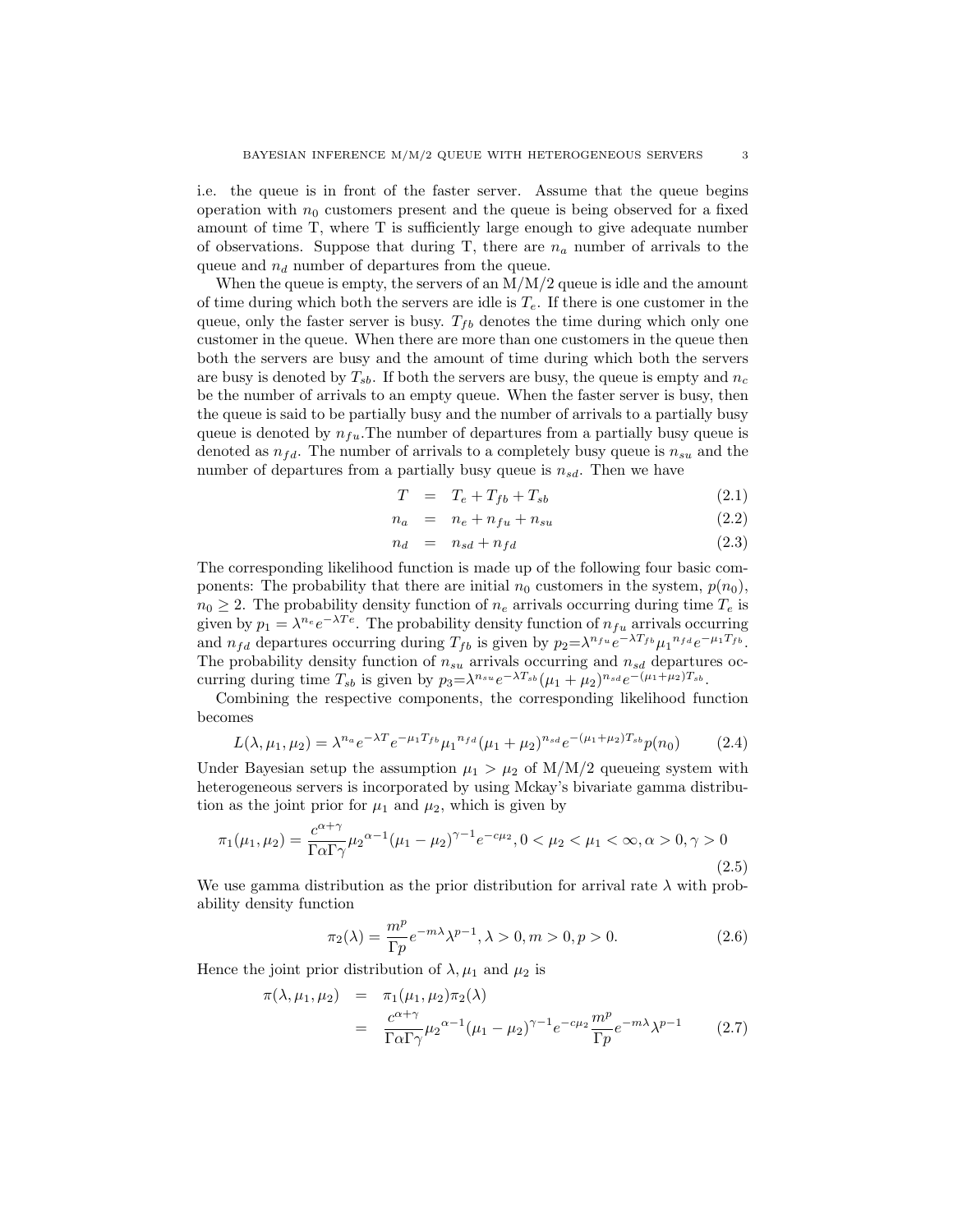Using the likelihood function given in (2.4) and the joint prior distribution of  $(\lambda, \mu_1, \mu_2)$  given in (2.7), we can obtain the joint likelihood function of  $(\lambda, \mu_1, \mu_2)$ and  $\mathbf{x} = (T_e, T_{fb}, T_{sb}, n_e, n_{fu}, n_{su}, n_{fd}, n_{sd})$  as

$$
h(x, \lambda, \mu_1, \mu_2) = L(x, \lambda, \mu_1, \mu_2) \pi(\lambda, \mu_1, \mu_2)
$$
  
= 
$$
\frac{c^{\alpha + \gamma}}{\Gamma \alpha \Gamma \gamma} \frac{m^p}{\Gamma p} \lambda^{n_a + p - 1} e^{-\lambda (m + T)} e^{-\mu_1 T_{fb}} \mu_1^{n_{fd}} (\mu_1 + \mu_2)^{n_{sd}}
$$
  
× 
$$
e^{-(\mu_1 + \mu_2) T_{sb}} \mu_2^{\alpha - 1} (\mu_1 - \mu_2)^{\gamma - 1} e^{-c\mu_2}
$$
(2.8)

Here the posterior joint distribution of  $(\lambda, \mu_1, \mu_2)$  is

$$
\pi(\lambda, \mu_1, \mu_2/x) = k' \lambda^{n_a + p - 1} e^{-\lambda (m + T)} e^{-\mu_1 T_{fb}} \mu_1^{n_f d} (\mu_1 + \mu_2)^{n_{sd}} \times e^{-(\mu_1 + \mu_2) T_{sb}} \mu_2^{\alpha - 1} (\mu_1 - \mu_2)^{\gamma - 1} e^{-c \mu_2},
$$
\n(2.9)

where the normalizing constant  $k^{'}$  is such that

$$
\int_{\lambda=0}^{\infty} \int_{\mu_1=0}^{\infty} \int_{\mu_2=0}^{\mu_1} \pi(\lambda, \mu_1, \mu_2/x) d\mu_2 d\mu_1 d\lambda = 1
$$

Using the result (Equation(2.3.6.1), Volume 1 of Prudnikov et al.(1986))

$$
\int_0^a x^{\alpha-1}(a-x)^{\beta-1}e^{-px}dx = \beta(\alpha,\beta)a^{\alpha+\beta-1}F(\alpha;\alpha+\beta;-ap), \alpha > 0, \beta > 0
$$
\n(2.10)

we get

$$
\frac{1}{k'} = \frac{\Gamma(n_a + p)}{(m + T)^{n_a + p}} \frac{m_\alpha!}{(T_{fb} + T_{sb})^{m_\alpha}} \sum_{x=0}^{n_{sd}} \binom{n_{sd}}{x} \beta(x_\alpha, \gamma) G(x_\alpha, m_\alpha; x_\alpha + \gamma; -\xi_T),
$$
\n(2.11)

where  $m_{\alpha} = n_{fd} + n_{sd} + \alpha + \gamma$ ,  $x_{\alpha} = x + \alpha$  and  $\xi_T = \frac{c + T_{sb}}{T_{fb} + T_{sb}}$ .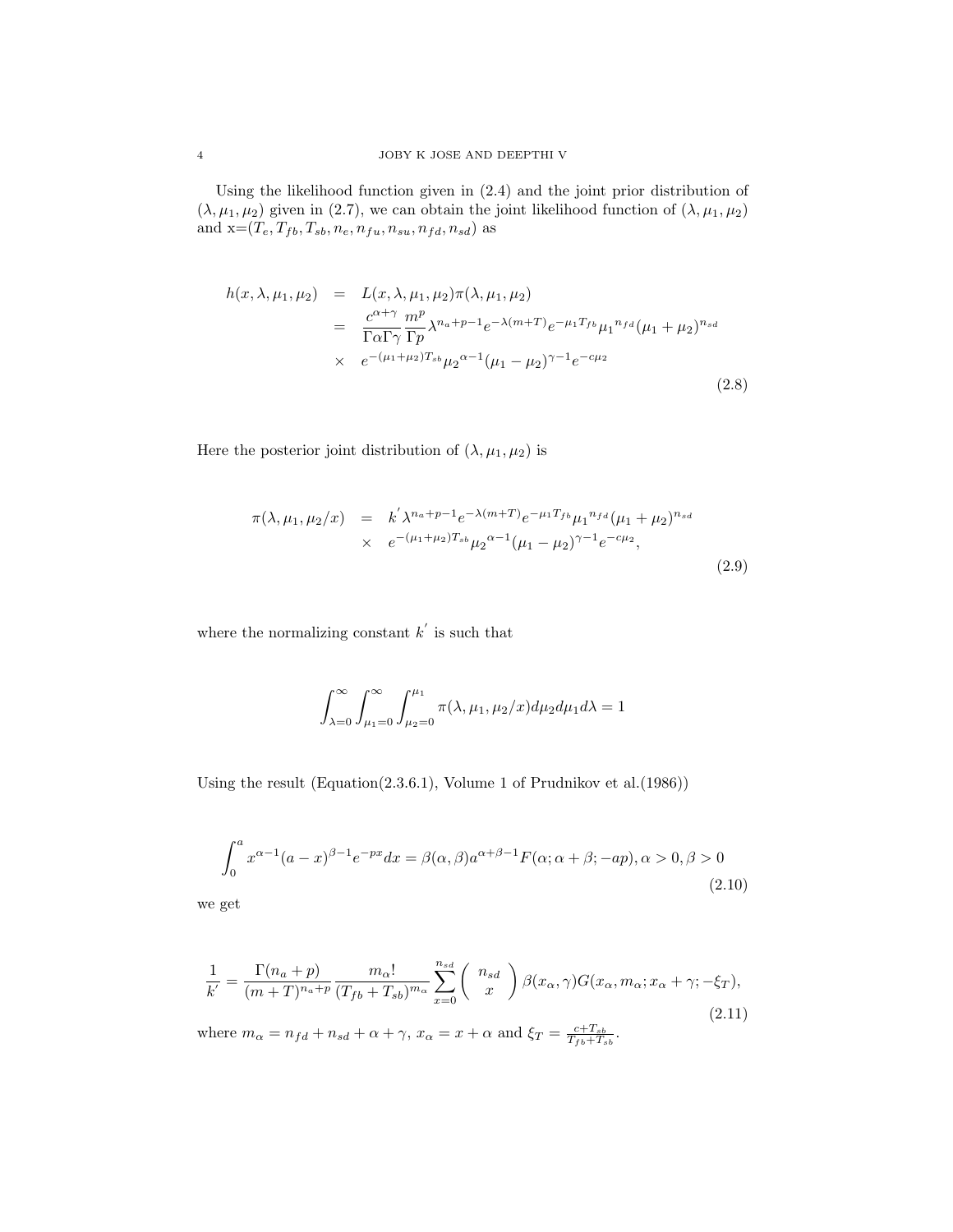$$
\pi(\lambda/x) = \int_{\mu_1=0}^{\infty} \int_{\mu_2=0}^{\mu_1} \pi(\lambda, \mu_1, \mu_2/x) d\mu_1 d\mu_2
$$
  
\n
$$
= k' \lambda^{n_a+p-1} e^{-\lambda(m+T)} \sum_{x=0}^{n_{sd}} {n_{sd} \choose x} \beta(x_\alpha, \gamma)
$$
  
\n
$$
\times \int_{\mu_1=0}^{\infty} e^{-\mu_1(T_{fb}+T_{sb})} \mu_1^{m_\alpha-1} F(x_\alpha; x_\alpha + \gamma; -\mu_1(c+T_{sb}))
$$
  
\n
$$
= k' \lambda^{n_a+p-1} e^{-\lambda(m+T)} \sum_{x=0}^{n_{sd}} {n_{sd} \choose x} \beta(x_\alpha, \gamma)
$$
  
\n
$$
\times \sum_{k=0}^{\infty} \frac{(x_\alpha)_k}{(x_\alpha + \gamma)_k} - \frac{(c+T_{sb})^k}{k!} \frac{\Gamma(m_\alpha + k)}{(T_{fb}+T_{sb})^{m_\alpha+k}}
$$
  
\n
$$
= \frac{(m+T)^{n_a+p}}{\Gamma(n_a+p)} \lambda^{n_a+p-1} e^{-\lambda(m+T)}
$$
(2.12)

Posterior marginal distribution of  $\mu_1$  is

$$
\pi(\mu_1/x) = \int_{\lambda=0}^{\infty} \int_{\mu_2=0}^{\mu_1} \pi(\lambda, \mu_1, \mu_2/x) d\lambda d\mu_2
$$
  
\n
$$
= k' e^{-\mu_1(T_{fb} + T_{sb})} \mu_1^{n_{fd}} \int_{\lambda=0}^{\infty} \lambda^{n_a+p-1} e^{-\lambda(m+T)} d\lambda
$$
  
\n
$$
\times \int_{\mu_2=0}^{\mu_1} (\mu_1 + \mu_2)^{n_{sd}} \mu_2^{\alpha-1} (\mu_1 - \mu_2)^{\gamma-1} e^{-\mu_2(c+T_{sb})} d\mu_2
$$
  
\n
$$
= k'' \sum_{x=0}^{n_{sd}} {n_{sd} \choose x} \beta(x_\alpha, \gamma) e^{-\mu_1(T_{fb} + T_{sb})} \mu_1^{m_\alpha-1} F(x_\alpha; x_\alpha + \gamma; -\mu_1(c+T_{sb}))
$$
  
\n
$$
= k'' e^{-\mu_1(T_{fb} + T_{sb})} \mu_1^{m_\alpha-1} \sum_{x=0}^{n_{sd}} {n_{sd} \choose x} \beta(x_\alpha, \gamma) F(x_\alpha; x_\alpha + \gamma; -\mu_1(c+T_{sb})),
$$
  
\n(2.13)

where 
$$
k'' = \frac{(T_{sb} + T_{fb})^{m_{\alpha}}}{m_{\alpha}!} \frac{1}{\sum_{x=0}^{n_{sd}} {n_{sd} \choose x} \beta(x_{\alpha}, \gamma) G(x_{\alpha}, m_{\alpha}; x_{\alpha} + \gamma; -\frac{c + T_{sb}}{T_{fb} + T_{sb}})}
$$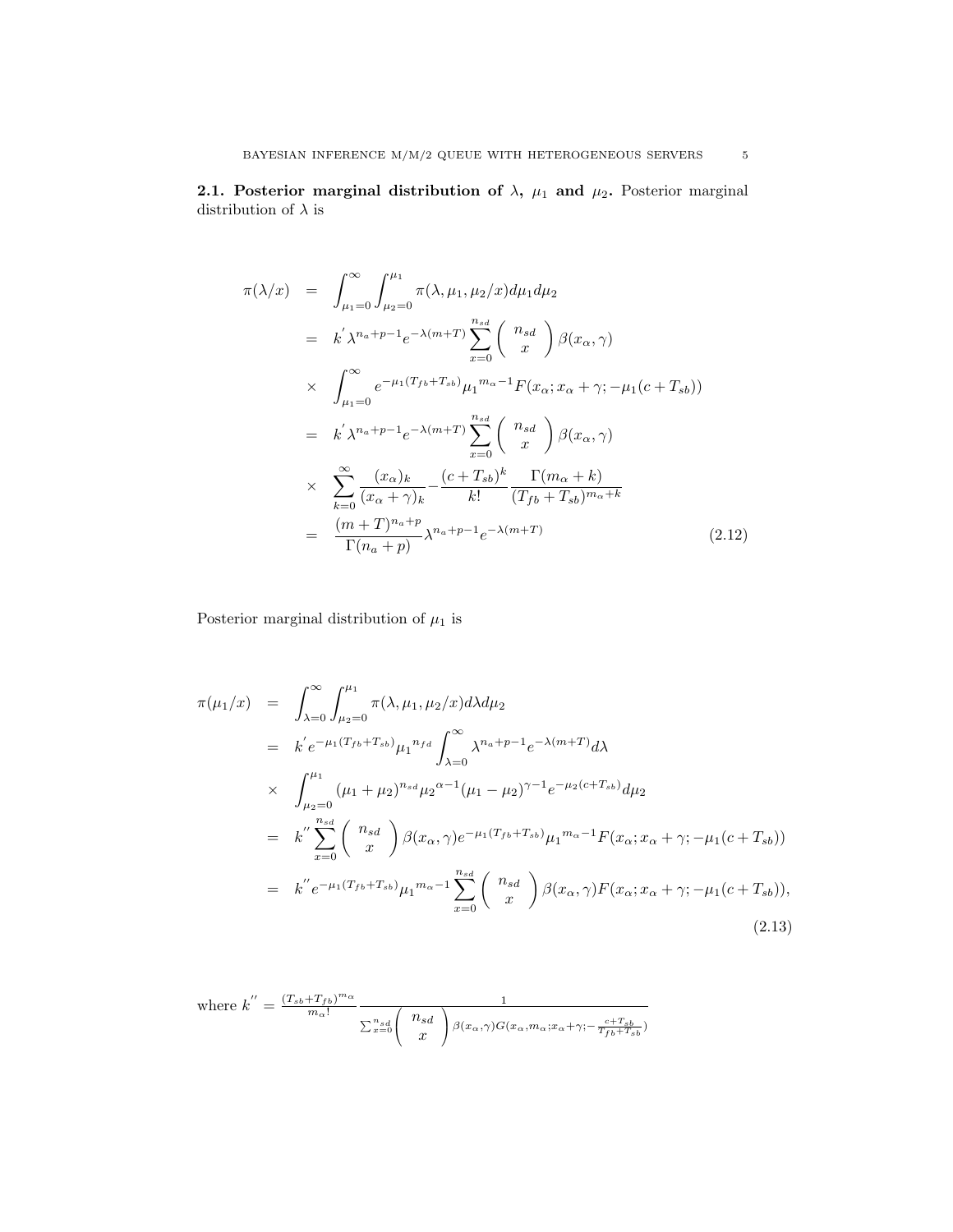Posterior marginal distribution of  $\mu_2$  is

$$
\pi(\mu_2/x) = \int_{\lambda=0}^{\infty} \int_{\mu_1=\mu_2}^{\infty} \pi(\lambda, \mu_1, \mu_2/x) d\lambda d\mu_1
$$
  
\n
$$
= k' e^{-\mu_2(c+T_{sb})} \mu_2^{\alpha-1} \int_{\lambda=0}^{\infty} \lambda^{n_a+p-1} e^{-\lambda(m+T)}
$$
  
\n
$$
\times \int_{\mu_1=\mu_2}^{\infty} e^{-\mu_1(T_{fb}+T_{sb})} \mu_1^{n_{fd}} (\mu_1+\mu_2)^{n_{sd}} (\mu_1-\mu_2)^{\gamma-1} d\mu_1 d\lambda
$$
  
\n
$$
= k'_1 \sum_{x=0}^{n_{sd}} \binom{n_{sd}}{x} e^{-\mu_2(c+T_{sb})} \mu_2^{\alpha+x-1}
$$
  
\n
$$
\times \int_{\mu_1=\mu_2}^{\infty} e^{-\mu_1(T_{fb}+T_{sb})} (\mu_1-\mu_2)^{\gamma-1} \mu_1^{n_{fd}+n_{sd}-x} d\mu_1
$$
  
\n
$$
= k'_1 \sum_{x=0}^{m_{sd}} \binom{n_{sd}}{x} \sum_{y=0}^{n_{fd}+n_{sd}-x} \binom{n_{fd}+n_{sd}-x}{y} \frac{\Gamma \tau_{xy}}{(T_{fb}+T_{sb})^{\tau_{xy}}}
$$
  
\n
$$
\times \{e^{-\mu_2 c_{\tau}} \mu_2^{x+y+\alpha-1}\}, \qquad (2.14)
$$

where  $\tau_{xy} = n_{fd} + n_{sd} + \gamma - x - y$ ,  $c_{\tau} = c + 2T_{sb} + T_{fb}$  and  $k_1' = \frac{1}{(n+1)(n+1)}$  $\sum_{x=0}^{n_{sd}}$  $\sqrt{ }$  $\begin{pmatrix} n_{sd} \\ r \end{pmatrix}$  $\boldsymbol{x}$  $\sum_{y=0}^{n_{sd}+n_{fd}-x}$  $\sqrt{ }$  $\begin{pmatrix} n_{sd} + n_{fd} - x \\ u \end{pmatrix}$  $\hat{y}$  $\left(\frac{\Gamma\tau_{xy}}{\left(T_{fb}+T_{sb}\right)^{\tau_{xy}}}\frac{\Gamma(x+y+\alpha)}{c_{\tau}x+y+\alpha}\right)$ 

2.2. Bayes Estimator of queue characteristics under squared error loss **function.** The Bayes estimates of  $\lambda$ ,  $\mu_1$  and  $\mu_2$  under squared error loss function are obtained as

$$
\lambda^* = \int_0^\infty \lambda \pi(\lambda/x) d\lambda
$$
  
= 
$$
\int_{\lambda=0}^\infty \frac{(m+T)^{n_a+p}}{\Gamma n_a+p} \lambda^{n_a+p} e^{-\lambda(m+T)} d\lambda = \left(\frac{n_a+p}{m+T}\right)
$$
 (2.15)

$$
\mu_{1}^{*} = \int_{\mu_{1}=0}^{\infty} \mu_{1}\pi(\mu_{1}/x)d\mu_{1}
$$
\n
$$
= k' \frac{\Gamma(n_{a} + p)}{(m+T)^{n_{a}+p}} \sum_{x=0}^{n_{sd}} {n_{sd} \choose x} \beta(x_{\alpha}, \gamma)
$$
\n
$$
\times \sum_{k=0}^{\infty} \frac{(x_{\alpha})_{k}}{(x_{\alpha} + \gamma)_{k}} \frac{-(c+T_{sb})^{k}}{k!} \int_{0}^{\infty} e^{-\mu_{1}(T_{fb}+T_{sb})} \mu_{1}^{m_{\alpha}+k} d\mu_{1}
$$
\n
$$
= \sum_{x=0}^{n_{sd}} {n_{sd} \choose x} \beta(x_{\alpha}, \gamma)G(x_{\alpha}, m_{\alpha}+1; x_{\alpha}; -\frac{c+T_{sb}}{T_{fb}+T_{sb}})
$$
\n
$$
\sum_{x=0}^{n_{sd}} {n_{sd} \choose x} \beta(x_{\alpha}, \gamma)G(x_{\alpha}, m_{\alpha}; x_{\alpha}+ \gamma; -\frac{c+T_{sb}}{T_{fb}+T_{sb}})
$$
\n
$$
(m+1)
$$
\n(12.16)

where  $c_1 = \left(\frac{m_\alpha + 1}{T_{fb} + T_{sb}}\right)$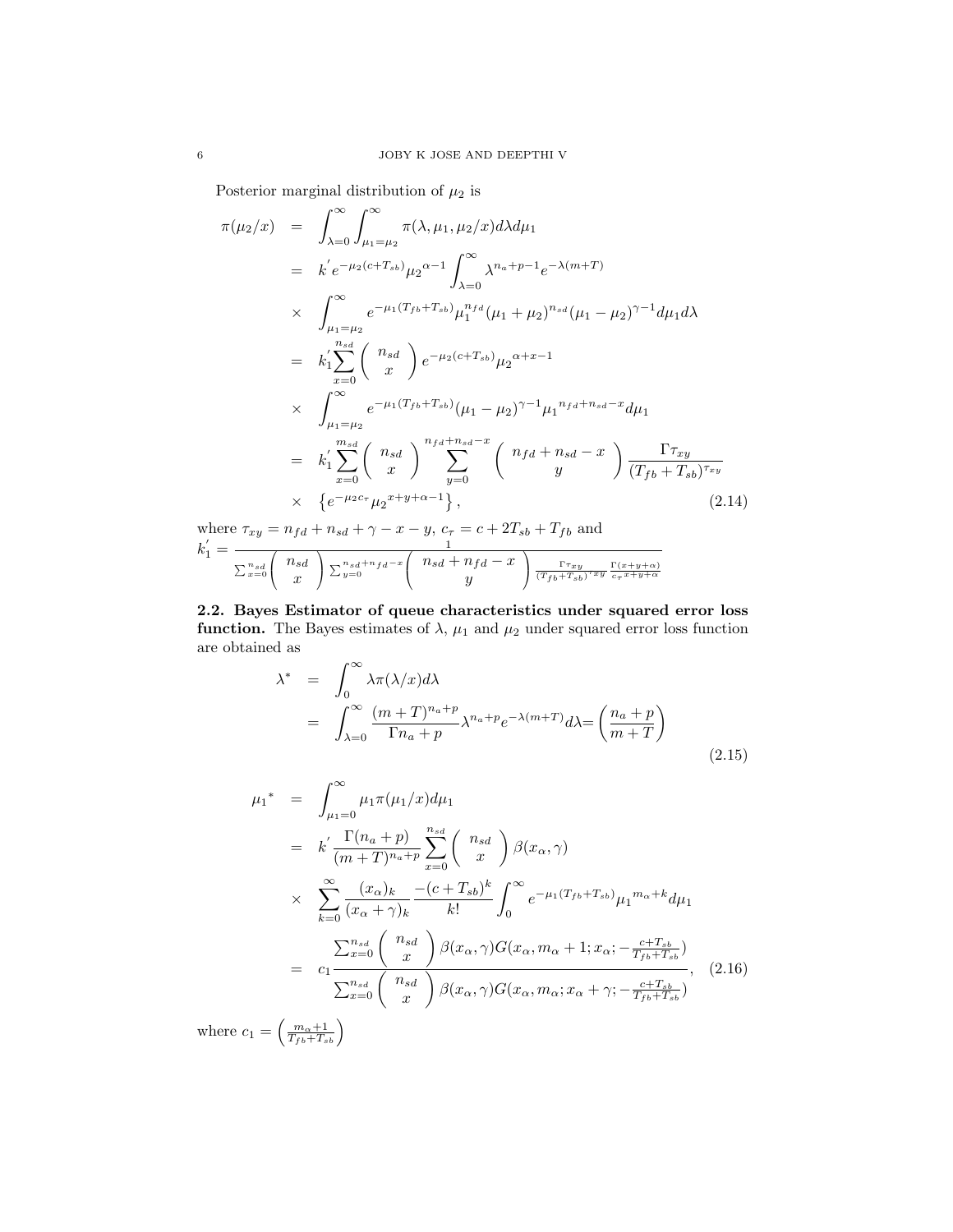$$
\mu_{2}^{*} = \int_{\mu_{2}=0}^{\infty} \mu_{2}\pi(\mu_{2}/x) d\mu_{2}
$$
\n
$$
= k_{1}^{\prime} \frac{\Gamma(n_{a} + p)}{(m + T)^{n_{a} + p}} \sum_{x=0}^{n_{sd}} \binom{n_{sd}}{x} \sum_{y=0}^{n_{fd} + n_{sd} - x} \binom{n_{fd} + n_{sd} - x}{y}
$$
\n
$$
\times \left\{ \frac{\Gamma(y + \gamma)}{(T_{fb} + T_{sb})^{y+\gamma}} \int_{0}^{\infty} e^{-\mu_{2}c_{\tau}} \mu_{2}^{\tau_{y}} \right\}
$$
\n
$$
= \frac{\sum_{x=0}^{n_{sd}} \binom{n_{sd}}{x} \sum_{y=0}^{n_{fd} + n_{sd} - x} \binom{n_{fd} + n_{sd} - x}{y} \frac{\Gamma(y + \gamma)}{(T_{fb} + T_{sb})^{y+\gamma}} \frac{\Gamma(\tau_{y} + 1)}{c_{\tau}^{\tau_{y} + 1}}}{\sum_{x=0}^{n_{sd}} \binom{n_{sd}}{x} \sum_{y=0}^{n_{fd} + n_{sd} - x} \binom{n_{fd} + n_{sd} - x}{y} \frac{\Gamma(y + \gamma)}{(T_{fb} + T_{sb})^{y+\gamma}} \frac{\Gamma\tau_{y}}{c_{\tau}^{\tau_{y}}}}
$$
\n(2.17)

where  $\tau_y = n_{fd} + n_{sd} + \alpha - y$ 

**2.3. Numerical Analysis.** We simulate data on  $M/M/2$  queueing system with two heterogeneous servers for different set of hyper parameters. Using the simulated data, we have computed Bayes estimates for  $\lambda$ ,  $\mu_1$  and  $\mu_2$  using the expressions obtained in subsection 2.2. Confidence intervals for arrival and service rate parameters are also computed using bootstrap method. The algorithm for generating samples from Markovian queueing model with two heterogeneous servers and the computation of bootstrap sampling distribution and the credible interval of the Bayes estimates of the queue parameters are as follows.

## Monte Carlo Simulation Method

- Step 1: Fix the values of hyper parameters.
- **Step 2:** Generate an observation ( $\lambda$ ) from gamma distribution and observations  $(\mu_1, \mu_2)$  from Mckay's bivariate gamma distribution.
- **Step 3:** Generate observations from exponential distribution with rates  $\lambda, \mu_1$ and  $\mu_2$  respectively.
- Step 4: Repeat step 1-3 n times.
- **Step 5:** Generate observations from  $M/M/2$  queue with unequal service rates using the observations generated from exponential distribution with rate  $\lambda$  as interarrival time and the observation generated from exponential distribution with rates  $\mu_1$  and  $\mu_2$  as service times corresponding to server 1 and server 2 respectively.
- Step 6: Compute Bayes estimates under squared error loss function using the formula given in the subsection 2.2.

Step 7: Repeat step 1-6 N times to generate N bootstrap samples,. Step 8: The bootstrap estimate is computed as

$$
\hat{\theta} = \frac{\sum_{i=1}^{N} \hat{\theta_i}}{N}
$$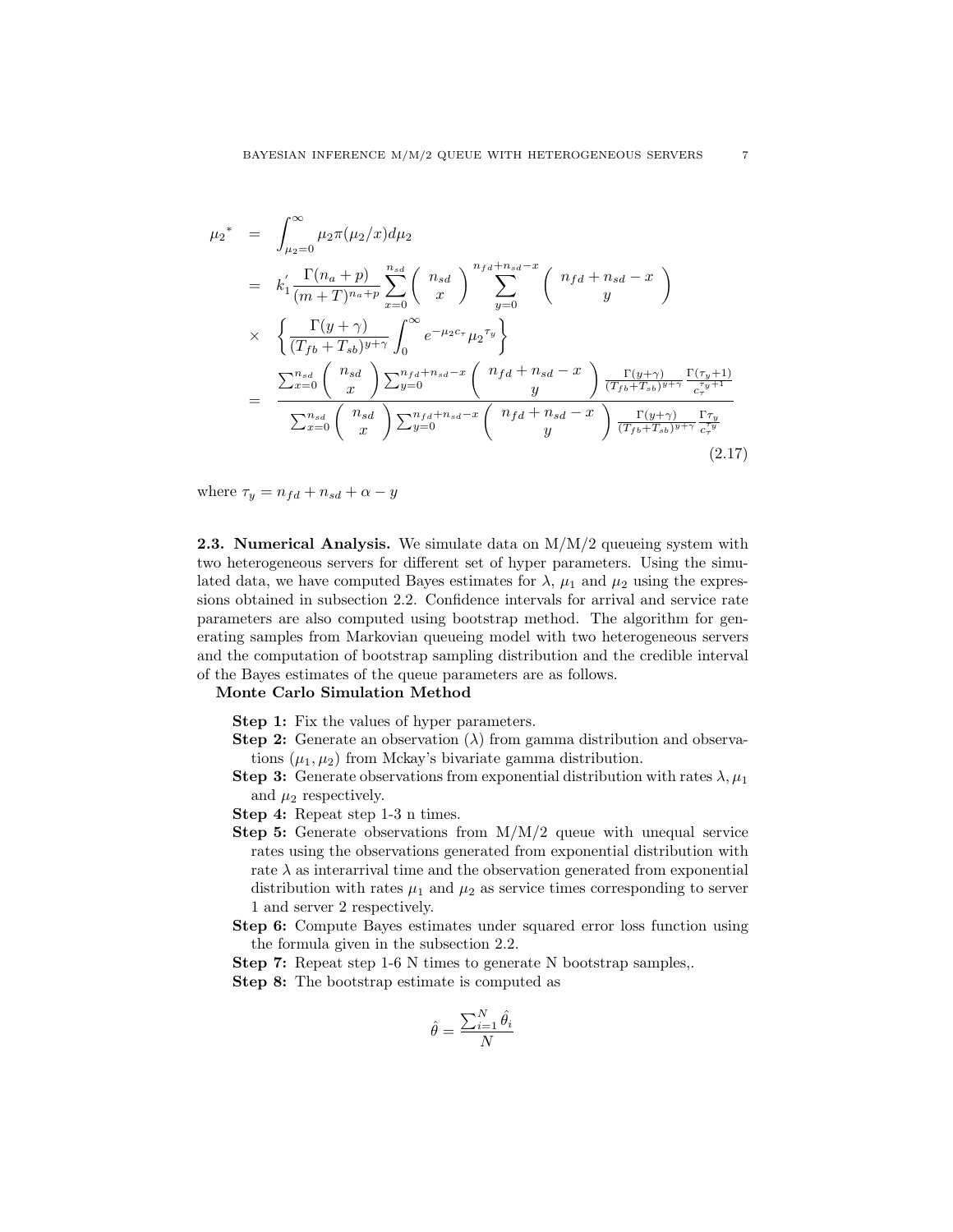

FIGURE 1. Sampling distribution of  $\lambda, \mu_1$  and  $\mu_2$ when m=4,p=5,c=3, $\alpha$ =15, $\gamma$ =2

and the rmse corresponding to the estimator of parameter  $\theta$  is

$$
rmse = \sqrt{\sum_{i=1}^{N} \frac{(\hat{\theta_i} - \theta)^2}{N}}
$$

Bayes estimates of the queue parameters along with the corresponding confidence intervals and root mean squared error(rmse) of the sampling distribution of the Bayes estimates of queue parameters for different set of hyper parameters and sample of size  $(n=25,50)$  are computed and are presented in tables. We fix  $m=4, p=5, c=3, \alpha=15, \gamma=2$  as hyper parameter values and draw the histograms corresponding to the sampling distribution of  $\lambda$ ,  $\mu_1$  and  $\mu_2$ . Bayes estimates, credible region and rmse of  $\lambda, \mu_1$  and  $\mu_2$  under Monte Carlo simulation method are given in table 1. The sampling distribution of  $\lambda$ ,  $\mu_1$  and  $\mu_2$  are given in figure 1.

## 3. Markov Chain Monte Carlo Method

Markov Chain Monte Carlo(MCMC) techniques enables us to simulate random samples from a distribution by embedding it as a limiting distribution of a Markov chain. A detailed discussion of MCMC can be found in Gelfand and Smith[13], Gilks and Wild [14], Tierney [26] and Gilks et al.[14]. MCMC is essentially Monte Carlo integration using Markov chains. In frequentist as well as Bayesian methods, we need to integrate over high dimensional probability distributions to make inference about the modal parameters. The important algorithm used in MCMC method for sampling from arbitrary distribution are the Metropolis-Hastings sampler, the Gibbs sampler, the independence sampler, and the random walk. Gibbs sampling is one of the powerful tool in the MCMC method for drawing dependent samples from complex high dimensional probability densities. In Bayesian context, these distributions are usually posterior distribution of the modal parameters and samples produced by Gibbs sampler can be used directly for Bayesian inference. A brief discussion on MCMC technique including Gibbs sampler and the Metropolis-Hastings sampler is given in [25].

David et al. [12] described Bayesian inference and prediction for  $M/E_r/1$  and  $M/H<sub>k</sub>/1$  queues. They have used Markov chain Monte Carlo methods for estimation procedure. Landauskas and Valakevieius [19] presents numerical results on modelling an  $M/G/1/\infty$  queuing system using Markov chain Monte Carlo method.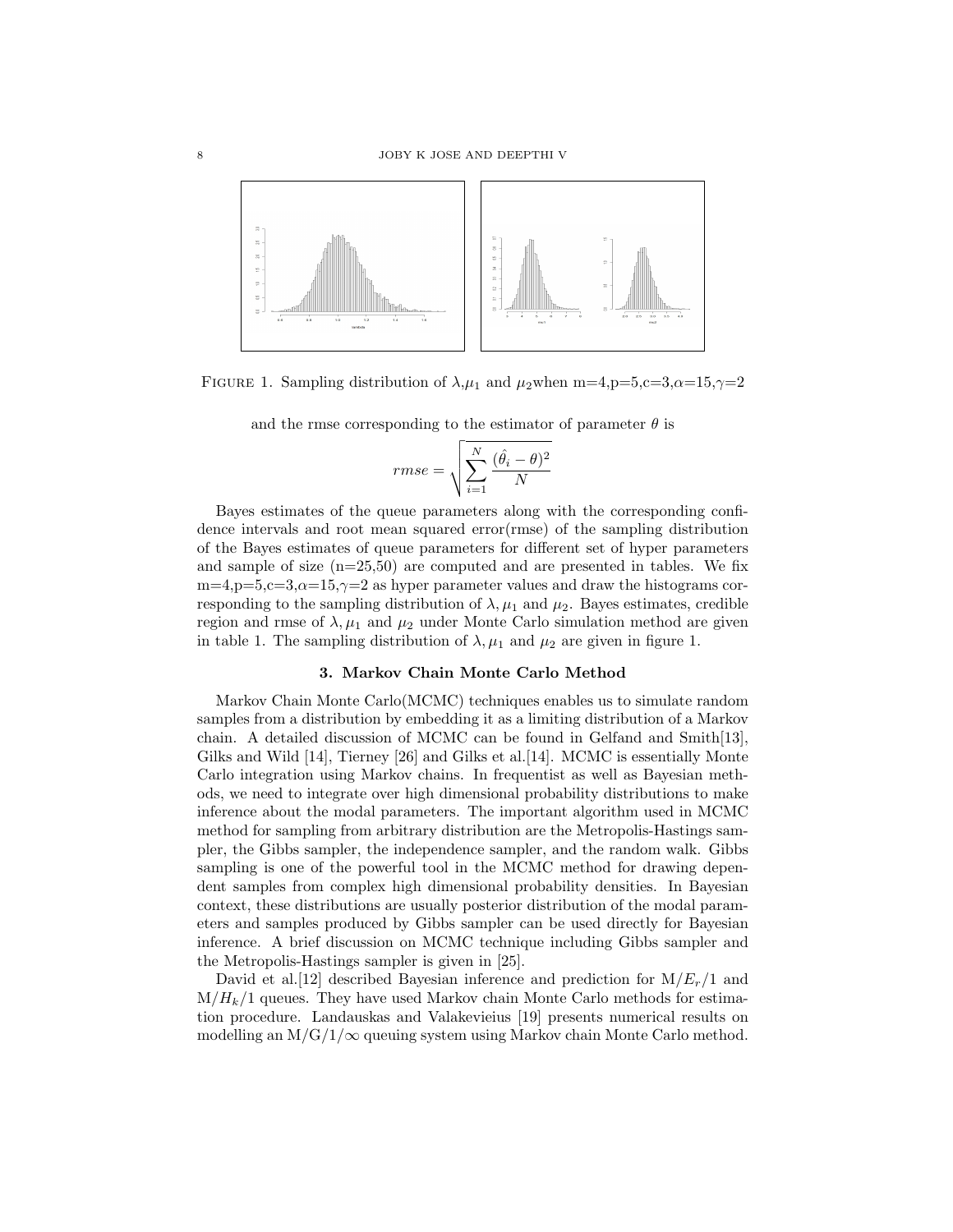

FIGURE 2. Posterior conditional densities of parameters  $\lambda, \mu_1$  and  $\mu_2$ 



FIGURE 3. Trace plot and posterior distribution of  $\lambda$ (m=4,p=5,c=3, $\alpha$ =15, $\gamma$ =2)



FIGURE 4. Trace plot and posterior distribution of  $\mu_1(m=4, p=5, c=3, \alpha=15, \gamma=2)$ 

Wang et al.[28] described a Bayesian approach to parameter inference in queueing networks. They used a hybrid Monte Carlo Markov Chain method to perform inference and prediction.

In this section, we choose Metropolis-Hasting algorithm within Gibbs sampling procedure to generate random samples from the conditional densities of the parameters and utilize them to obtain the Bayes estimates and credible intervals of queue parameters.

We have the posterior joint distribution of  $\lambda$ ,  $\mu_1$  and  $\mu_2$  (see equation(2.9))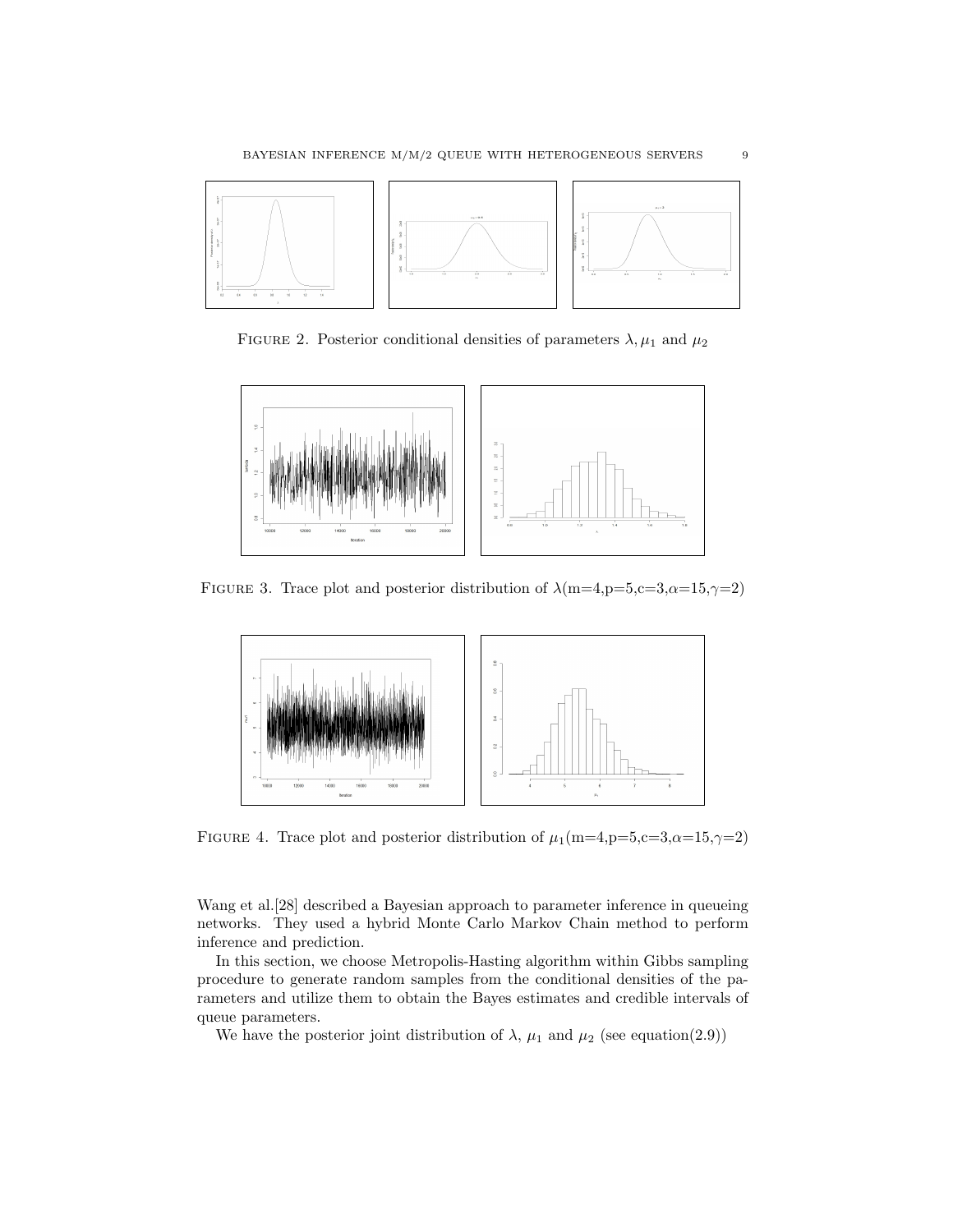

FIGURE 5. Trace plot and posterior distribution of  $\mu_2(m=4, p=5, c=3, \alpha=15, \gamma=2)$ 

$$
\pi(\lambda, \mu_1, \mu_2/x) \propto \lambda^{n_a+p-1} e^{-\lambda(m+T)} e^{-\mu_1 T_{fb}} \mu_1^{n_{fd}} (\mu_1 + \mu_2)^{n_{sd}}
$$
  
 
$$
\times e^{-(\mu_1 + \mu_2)T_{sb}} \mu_2^{\alpha-1} (\mu_1 - \mu_2)^{\gamma-1} e^{-c\mu_2}
$$

The conditional posterior densities of  $\lambda, \mu_1$  and  $\mu_2$  are derived as

$$
\pi(\lambda/x) \quad \propto \quad \lambda^{m_u+p-1} e^{-\lambda(m+T)} \tag{3.1}
$$

$$
\pi(\mu_1/\mu_2, x) \propto e^{-\mu_1(T_{fb} + T_{sb})} \mu_1^{m_{fd}} (\mu_1 + \mu_2)^{m_{sd}} (\mu_1 - \mu_2)^{\gamma - 1}
$$
 (3.2)

$$
\pi(\mu_2/\mu_1, x) \propto (\mu_1 + \mu_2)^{m_{sd}} e^{-\mu_2(c + T_{sb})} \mu_2^{\alpha - 1} (\mu_1 - \mu_2)^{\gamma - 1}
$$
\n(3.3)

The graph of the conditional densities of the queue parameters is given in Figure 2. The conditional densities 3.2 and 3.3 are not in the form of known distributions and, hence, it is not possible to generate samples directly from these distributions by standard methods.

Here we use the Metropolis-Hasting(M-H) method with chi-square distribution as proposal distribution  $g(.)$  to generate random samples from the posterior conditional densities of  $\lambda, \mu_1$  and  $\mu_2$ .

Algorithm for generating samples using M-H sampler is as follows.

**Step 1:** Set initial values  $(\lambda^0, \mu_1^0, \mu_2^0)$  at t=1

**Step 2:** Consider the proposal distribution as chi square  $g(\lambda) \equiv \chi^2_{(\lambda^{t-1})}, \lambda >$ 

0, generate  $\lambda^t$  from  $\pi(\lambda/data)$  using M-H algorithm as follows.

a)Generate Y from the proposal distribution.

b)Generate U from  $Uniform(0,1)$ .

c) If  $U \leq \frac{\pi(Y)g(\lambda/Y)}{\pi(\lambda)g(Y/\lambda)}$  $\frac{\pi(Y)g(\lambda/Y)}{\pi(\lambda)g(Y/\lambda)}$  accept Y and set  $\lambda^t = Y$ ; otherwise set  $\lambda^t = \lambda^{t-1}$ d)Increment t.

Observe that in step (2c) the candidate point Y is accepted with probability  $\alpha(\lambda_{t-1}, Y) = min\left(1, \frac{\pi(Y)g(\lambda/Y)}{\pi(\lambda)g(Y(\lambda))}\right)$  $\frac{\pi(Y)g(\lambda/Y)}{\pi(\lambda)g(Y/\lambda)}$ 

**Step 3:** For a bivariate distribution, Generate  $(\mu_1^t, \mu_2^t)$  from the corresponding conditional distribution using M-H method with the proposal distribution  $g(\mu_1) \equiv \chi^2$  $^{2}_{(\mu_{1}^{t-1})}, \mu_{1} > 0$  and  $g(\mu_{2}) \equiv \chi^{2}_{(\mu_{1}^{t-1})}$  $_{(\mu_2^{t-1})}^2$ ,  $\mu_2 > 0$ . a)Sets  $(\mu_1, \mu_2) = \mu(t-1)$ .

b)Generate  $\mu_1^*$  from  $\pi(\mu_1/\mu_2, data)$ .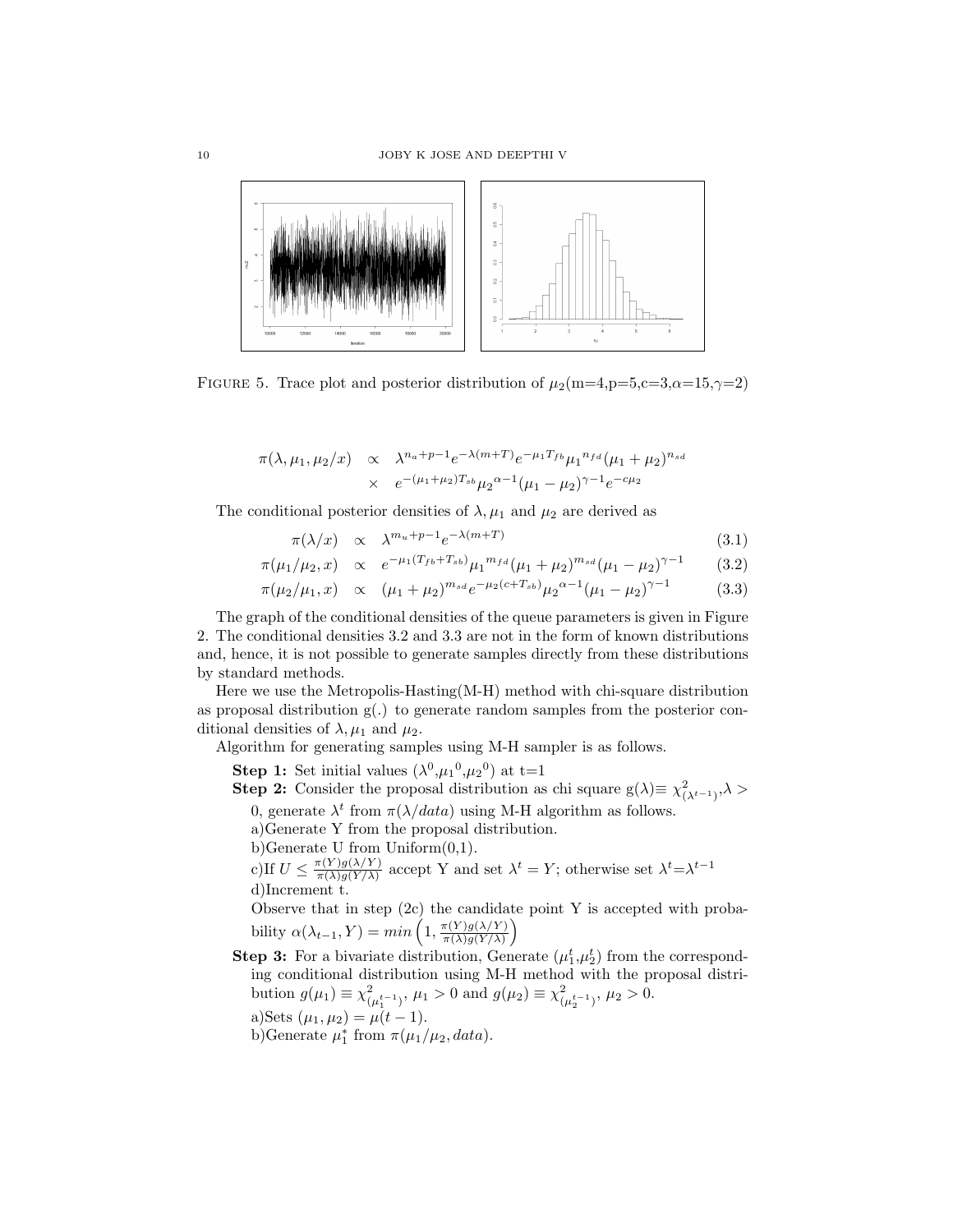c)Update  $\mu_1 = \mu_1^*(t)$ . d)Generate  $\mu_2^*$  from  $\pi(\mu_2/\mu_1, data)$ . e)Set  $\mu(t) = (\mu_1^*(t), \mu_2^*(t)).$ **Step 4:** Repeat Steps 2-3, N times, and obtain  $\lambda^t$ ,  $\mu_1^t$ ,  $\mu_2^t$  for t=1,2,...,N.

Then by using the generated samples, the Bayes estimates of the parameters  $\lambda, \mu_1$ and  $\mu_2$  become  $\lambda^* = \frac{\sum_{t=1}^{N} \lambda^t}{N}$  $\frac{N}{N}$ ,  $\mu_1^* = \frac{\sum_{t=1}^N \mu_1^t}{N}$  and  $\mu_2^* = \frac{\sum_{t=1}^N \mu_2^t}{N}$  respectively.

For computation of equal tailed credible region, N estimates are arranged in increasing order. Then from the ordered estimates, upper and lower credible limits are obtained. Bayes estimates, credible region and rmse of  $\lambda, \mu_1$  and  $\mu_2$  under Markov Chain Monte Carlo method for different set of hyper parameters are given in table 2. Trace plot and posterior distribution of  $\lambda$ ,  $\mu_1$  and  $\mu_2$  are given in 3-5.

Table 1: Bayes estimates of queue characteristics under Monte-Carlo method

| n  | Hyper                      | $\lambda^*$    | $\mu_1^*$      | $\mu_2^*$      |
|----|----------------------------|----------------|----------------|----------------|
|    | parameter                  |                |                |                |
| 25 | $m=4, p=5, c=3$            | 1.088          | 5.634          | 3.094          |
|    | $\alpha = 15, \gamma = 2$  | (0.686, 1.616) | (3.807, 8.317) | (2.206, 4.203) |
|    |                            | $rmse=0.237$   | $rmse=1.151$   | $rmse=0.516$   |
|    | $m=8, p=9, c=12$           | 1.055          | 1.311          | 0.580          |
|    | $\alpha = 10, \gamma = 8$  | (0.580, 1.448) | (0.872, 1.946) | (0.401, 0.803) |
|    |                            | $rmse=0.180$   | $rmse = 0.274$ | $rmse=0.102$   |
|    | $m=1, p=2, c=10$           | 1.214          | 1.759          | 0.722          |
|    | $\alpha = 10, \gamma = 10$ | (0.477, 2.181) | (1.175, 2.603) | (0.499, 1.000) |
|    |                            | $rmse=0.4304$  | $rmse = 0.365$ | $rmse=0.128$   |
|    | $m=2, p=3, c=10$           | 1.120          | 2.541          | 1.050          |
|    | $\alpha = 15, \gamma = 10$ | (0.593, 1.817) | (1.732, 3.685) | (0.762, 1.391) |
|    |                            | $rmse=0.309$   | $rmse=0.505$   | $rmse=0.162$   |
| 50 | $m=4, p=5, c=3$            | 1.051          | 4.909          | 2.781          |
|    | $\alpha = 15, \gamma = 2$  | (0.744, 1.431) | (3.646, 6.586) | (6.586, 6.586) |
|    |                            | $rmse=0.175$   | $rmse = 0.742$ | $rmse = 0.368$ |
|    | $m=8, p=9, c=12$           | 1.035          | 1.009          | 0.536          |
|    | $\alpha = 10, \gamma = 8$  | (0.786, 1.341) | (0.755, 1.341) | (0.405, 0.697) |
|    |                            | $rmse=0.141$   | $rmse=0.148$   | $rmse=0.074$   |
|    | $m=1, p=2, c=10$           | 1.126          | 1.334          | 0.677,         |
|    | $\alpha = 10, \gamma = 10$ | (0.536, 1.797) | (1.004, 1.755) | (0.509, 0.877) |
|    |                            | $rmse=0.316$   | $rmse=0.192$   | $rmse=0.094$   |
|    | $m=2, p=3, c=10$           | 1.071          | 1.934          | 0.964          |
|    | $\alpha = 15, \gamma = 10$ | (0.664, 1.553) | (1.457, 2.550) | (0.745, 1.227) |
|    |                            | $rmse=0.228$   | $rmse=0.278$   | $rmse=0.123$   |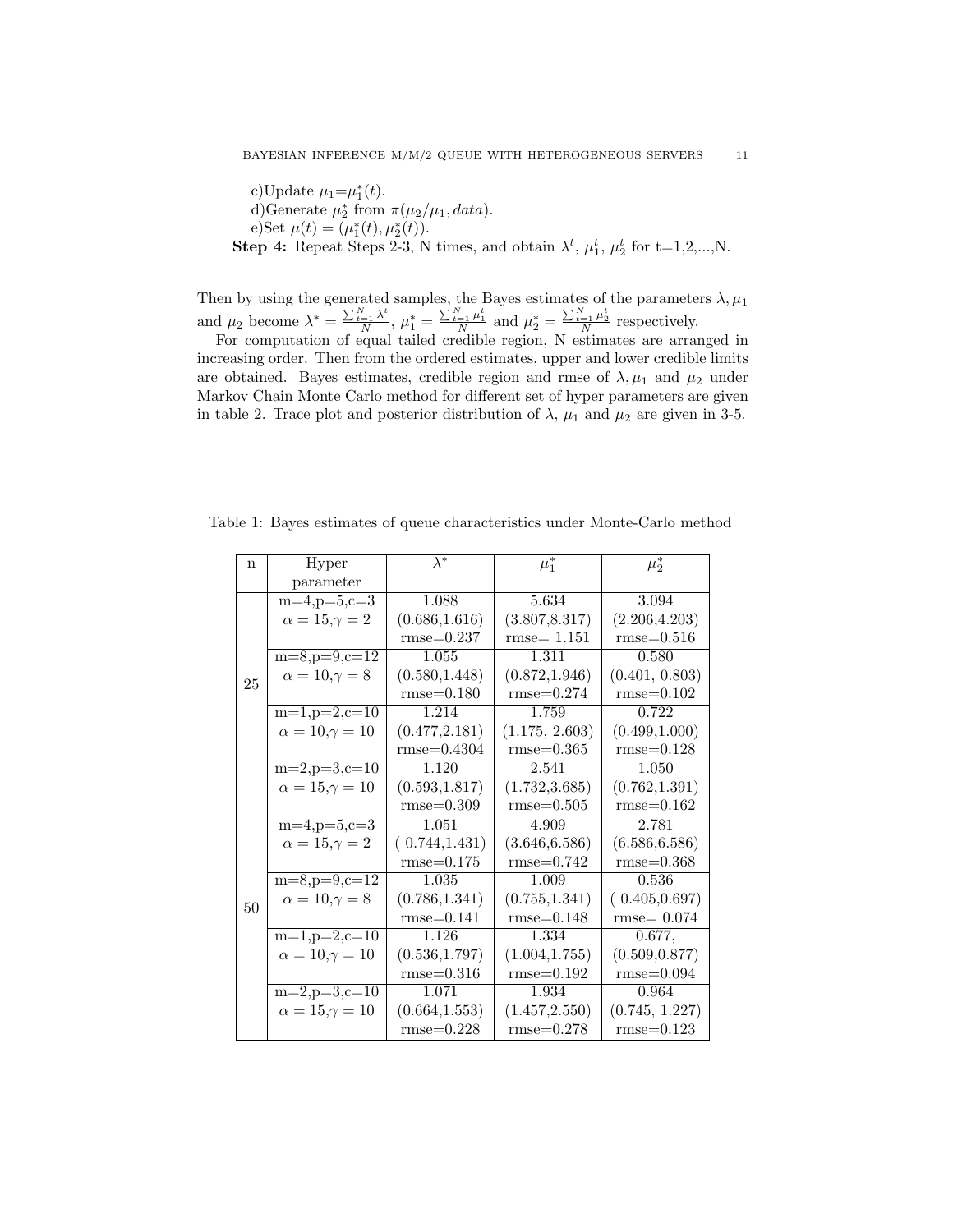| $\mathbf n$ | Hyper                      | $\lambda^*$    | $\mu_1^*$      | $\mu_2^*$      |
|-------------|----------------------------|----------------|----------------|----------------|
|             | parameter                  |                |                |                |
| 25          | $m=4, p=5, c=3$            | 1.089          | 5.666          | 3.686          |
|             | $\alpha = 15, \gamma = 2$  | (0.718, 1.535) | (3.964, 7.766) | (2.257, 5.394) |
|             |                            | $rmse=0.202$   | $rmse = 0.977$ | $rmse=0.783$   |
|             | $m=8, p=9, c=12$           | 1.259          | 1.631          | 0.461          |
|             | $\alpha = 10, \gamma = 8$  | (0.900, 1.691) | (1.105, 2.267) | (0.238, 0.740) |
|             |                            | $rmse=0.212$   | $rmse = 0.289$ | $rmse = 0.289$ |
|             | $m=1, p=2, c=10$           | 0.782          | 1.963          | 0.504          |
|             | $\alpha = 10, \gamma = 10$ | (0.520, 1.111) | (1.407, 2.630) | (0.249, 0.828) |
|             |                            | $rmse=0.155$   | $rmse=0.319$   | $rmse=0.146$   |
|             | $m=2, p=3, c=10$           | 0.704          | 2.271          | 0.855          |
|             | $\alpha = 15, \gamma = 10$ | (0.465, 0.994) | (1.665, 2.997) | (0.498, 1.289) |
|             |                            | $rmse=0.129$   | $rmse = 0.345$ | $rmse=0.201$   |
| 50          | $m=4, p=5, c=3$            | 1.011          | 5.369          | 3.839          |
|             | $\alpha = 15, \gamma = 2$  | (0.775, 1.297) | (4.126, 6.845) | (2.490, 5.340) |
|             |                            | $rmse=0.140$   | $rmse=0.696$   | $rmse=0.739$   |
|             | $m=8, p=9, c=12$           | 0.972          | 1.114          | 0.377          |
|             | $\alpha = 10, \gamma = 8$  | (0.750, 1.222) | (0.847, 1.413) | (0.197, 0.603) |
|             |                            | $rmse=0.125$   | $rmse=0.143$   | $rmse=0.103$   |
|             | $m=1, p=2, c=10$           | 0.705          | 1.558          | 0.482          |
|             | $\alpha = 10, \gamma = 10$ | (1.052, 1.771) | (1.153, 2.011) | (0.254, 0.782) |
|             |                            | $rmse=0.125$   | $rmse=0.205$   | $rmse=0.135$   |
|             | $m=2, p=3, c=10$           | 1.006          | 1.726          | 0.714          |
|             | $\alpha = 15, \gamma = 10$ | (0.729, 1.291) | (1.336, 2.174) | (0.440, 1.051) |
|             |                            | $rmse=0.138$   | $rmse=0.209$   | $rmse=0.156$   |

Table 2: Bayes estimates under Markov Chain Monte-Carlo method

### 4. Conclusion

The Bayes estimate of queue parameters, arrival rate and service rates of M/M/2 queueing model with heterogeneous servers under squared error loss function are obtained assuming the prior distributions as Mckay's bivariate gamma distribution for service rates and gamma distribution for arrival rate. Closed form expressions of the Bayes estimates are derived using the properties of some special function. We obtained bootstrap estimates and estimates using MCMC method along with credible interval and rmse. It is observed from the simulation study that the rmse associated with all the estimates decrease with increase in the sample size. Bayes estimate of  $\mu_1$ ,  $\mu_2$  and the corresponding rmse increase with increase in hyper parameter  $\alpha$  and decrease in hyper parameter c and  $\gamma$  under both the method.

## References

[1] Acharya, S.K: On normal approximation for maximum likelihood estimation from single server queues. Queueing Systems, 31 (1999) 207-216.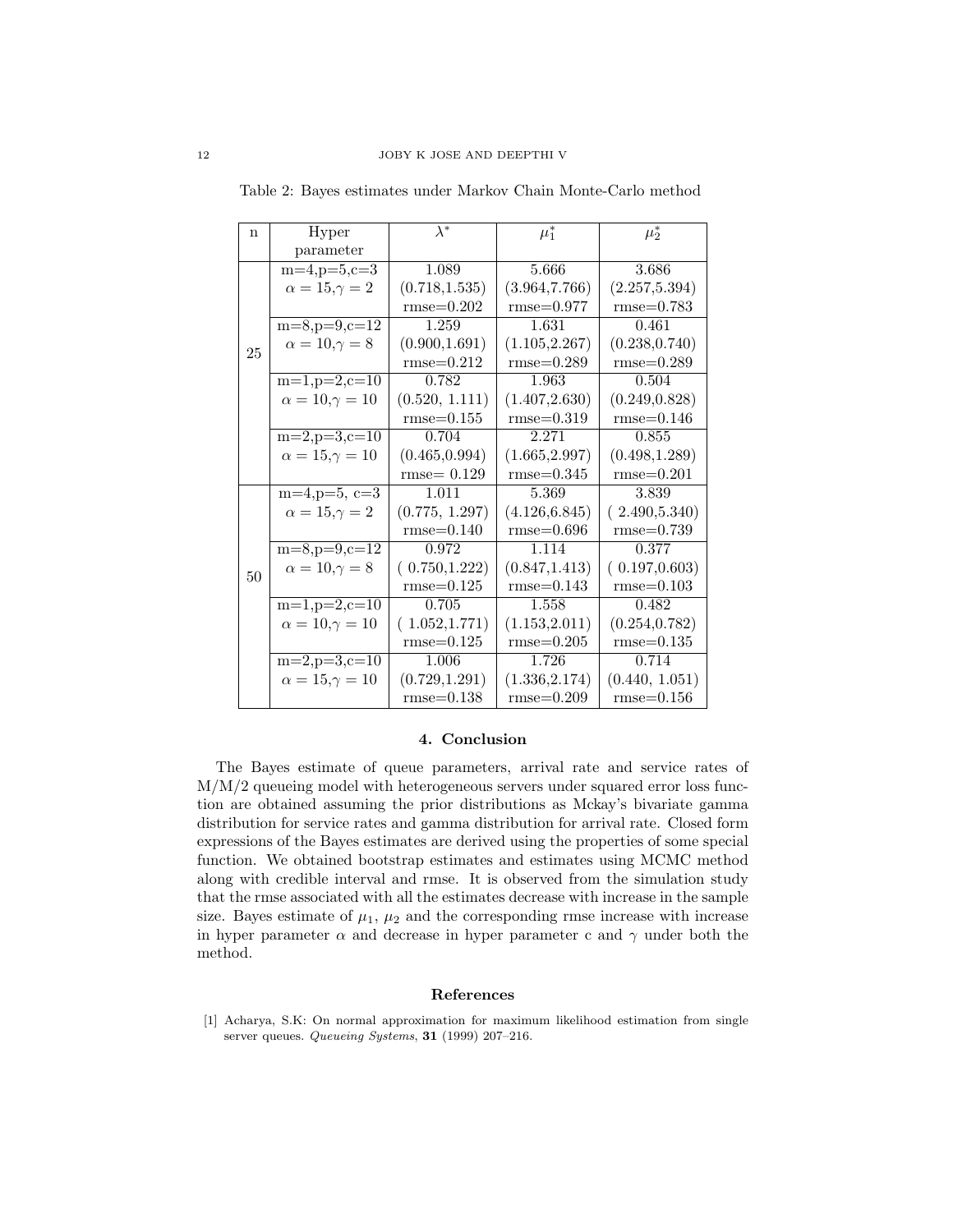- [2] Armero, C and Bayarri, M. J: Bayesian prediction in  $m/m/1$  queues. Queueing Systems, 15(1994) 401-417.
- [3] Armero, C and Bayarri, M. J: Prior assessments for prediction in queues. *Statistician*, (1994).
- [4] Armero, C and Conesa, D: Inference and prediction in bulk arrival queues and queues with service in stages. Technical Report (1995).
- [5] Bansal, A. K: Bayesian parametric inference. UK, Oxford, 2007.
- [6] Basawa, I. V. and Rao, B.L.S.P: Statistical Inference for Stochastic Processes. Academic Press, London, 1980.
- [7] Benes, V.E.: A sufficient set of statistics for a simple telephone exchange model. Bell System Technical Journal (1957).
- [8] Billingsley, P.: Statistical Inference for Markov Processes. University of Chicago Press, Chicago, 1961.
- [9] Choudhury, C. and Borthakur, A.C.: Bayesian inference and prediction in the single server markovian queue. Metrika, 67 (2008):371-383.
- [10] Clarke, A.B. and Borthakur, A.C.: Maximum likelihood estimates in a simple queue. Annals of Mathematical Statistics, 28, (1957).
- [11] Dave, U. and Shah, Y. K.: Maximum likelihood estimates in a m/m/2 queue with heterogeneous servers. Journal of the Operational Research Society, 31 (1980), 423–426.
- [12] David, R. I., Michael, W. and Fabrizio, R.: Bayesian analysis of M/Er/1 and M/Hk/1 queues. *Queuing Syst*, **30** (1998), 289-308.
- [13] Gelfand, A.E. and Smith, A.F.M.: Sampling based approach to calculating marginal densities. Journal of the American Statistical Association, 85(1990), 398-409.
- [14] Gilks, W. R. and Wild, P.: Adaptive rejection sampling for gibbs sampling. Applied statis $tics, 41(1992), 337-348.$
- [15] Gross, D. and Harris, P.: Fundamentals of queueing theory. New York, Wiley, 1998.
- [16] Gupta, A. K. and Nadarajah, S.: Sums, products and ratios for mckays bivariate gamma distribution. Mathematical and Computer Modelling, 43 (2006), 185-193.
- [17] Jain, S. and Templeton, J.G.C.: Confidence interval for m/m/2 queue with heterogeneous servers. Operations Research Letters, 10(1991), 99-101.
- [18] Jose, J. K. and Manoharan, M.: Bayesian estimation of rate parameters of queueing models. Journal of Probability and Statistical Science, 12 (2014), 69-76.
- [19] Landauskas, M. and Valakevieius, E.: MCMC approach to modelling queueing systems. Lietuvos matematikos rinkinys (2010).
- [20] McGrath, M. F. and Singpurwalla, N. D.: A subjective bayesian approach to the theory of queues ii - modelling. Queuing Syst, 1(1987), 335-353.
- [21] McGrath, M. F., Gross, D. and Singpurwalla, N. D.: A subjective bayesian approach to the theory of queues i - modelling. Queuing Syst,  $1(1987)$ , 317-333.
- [22] McKay, A. T.: Sampling from batches. Journal of the Statistical Society, 1 (1934):207-2016.
- [23] Mukharjee, S. P. and Chowdhury, S.: Bayes estimation in M/M/1 queues with bivariate
- prior. Journal of Statistics and Management systems,  $19(2016)$ , 681-699. [24] Prudnikov, A. P., Brychkov, Y. A. and Marichev, O.I.: Integrals and Series. Gordon and Breach Science Publishers, Amsterdam, 1986.
- [25] Rizzo, M. L.: Statistical computing with R. Tylor and francis group, 2008.
- [26] Tierney, L.: Markov chains for exploring posterior distributions. The Annals of Statistics, 22 (1994), 1701-1728.
- [27] Wang, T. Y., Ke, J. C., Wang, K. H., and Ho, S.C.: Markov chains for exploring posterior distributions. The Annals of Statistics, 22 (1994), 1701-1728.
- [28] Wang, W., Casale, V. and Sutton, C.: A bayesian approach to parameter inference in queueing networks. ACM Transactions on Modeling and Computer Simulation, 27(2016).